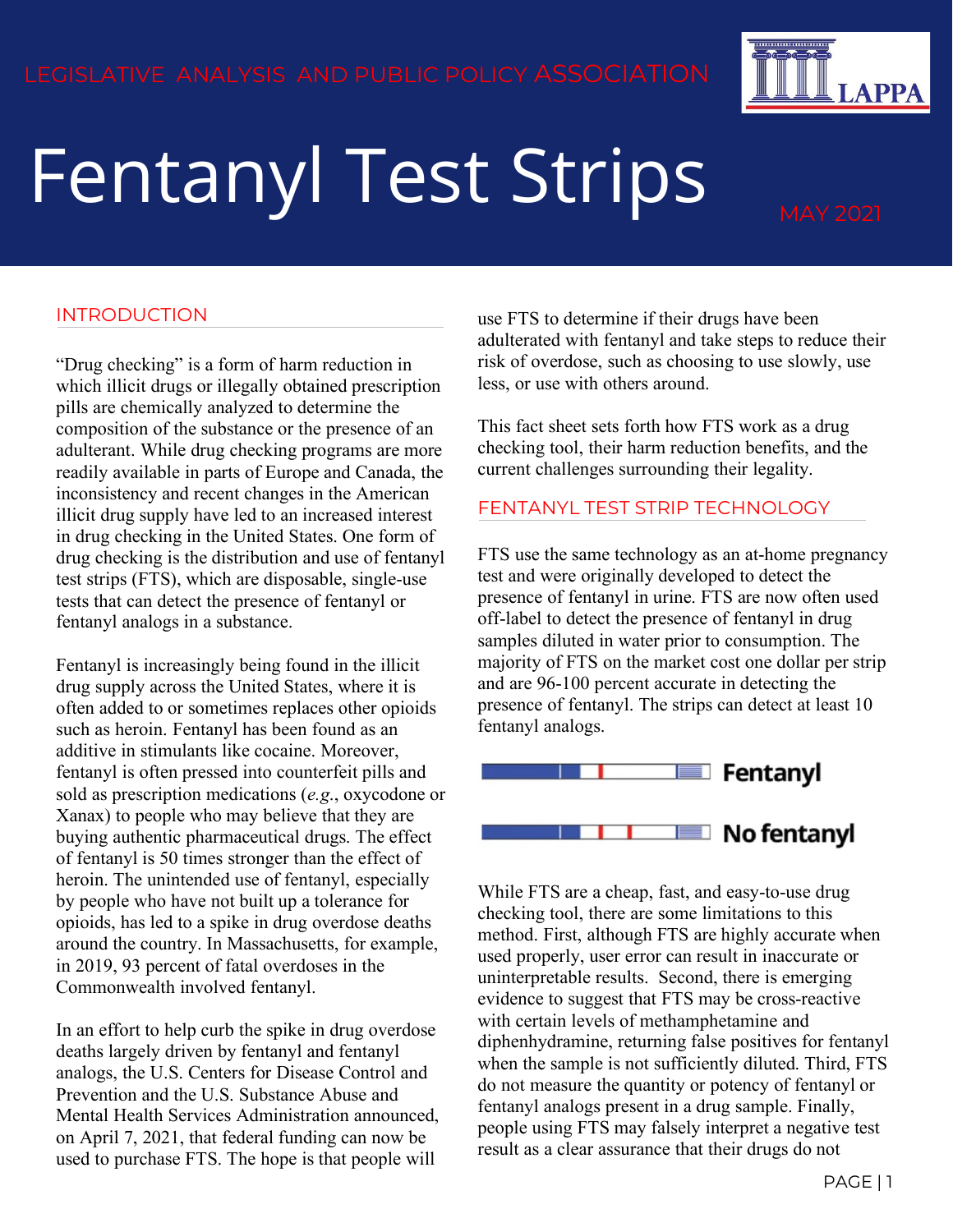contain fentanyl. Even if the test returns a negative result, the sample may nonetheless contain a fentanyl analog not detected by the FTS or contain fentanyl at a lower concentration than can be detected. Carfentanyl, for instance, is often missed by FTS because of the very low concentration of this analog in the illicit drug supply. Additionally, a negative result does not mean that the sample is completely safe to consume, as it may contain other non-fentanyl adulterants of concern. Before FTS are distributed to community members, harm reduction organizations should provide education on how to properly use the tests and interpret the results.

# FENTANYL TEST STRIPS AS A FORM OF HARM REDUCTION

Proponents of FTS support their distribution and use as a method of harm reduction. Many harm reduction programs report that FTS empower community members to make informed choices regarding their drug use and help to prevent accidental overdoses. Additionally, distributing FTS through harm reduction programs or interactions with law enforcement provides an opportunity to engage community members in healthcare services, treatment, and recovery. Every interaction with harm reduction and recovery advocates offers a possible connection with treatment, health care, and other social services, such as housing.

In the past few years, several studies have investigated the efficacy of FTS and whether they cause behavioral changes in the individuals who use them. In a 2018 study entitled, the "Fentanyl Overdose REduction Checking Analysis STudy (FORECAST)," researchers at the Johns Hopkins Bloomberg School of Public Health and Rhode Island Hospital sought to gauge whether people who use drugs and other stakeholders (*e.g.*, harm reduction organizations) would be interested in using drug checking technologies, including FTS. Researchers conducted interviews with 335 people who use drugs in Baltimore, Boston, and Providence. When asked about their drug use, 256 respondents believed they had consumed fentanyl at least once, and 85 percent of those individuals stated that they wished they had known fentanyl was in the substance before they consumed it. Of all respondents, 85 percent desired to know about the presence of fentanyl before using drugs, and 89

percent agreed that drug checking would make them feel better about protecting themselves from an overdose. Additionally, 70 percent of respondents reported that knowing that their drugs contained fentanyl would lead them to modify their behavior. When researchers asked service providers, such as harm reduction organizations, about drug checking, they supported the idea, asserting that it would be an additional way to engage with people who use drugs and would present an opportunity to provide education and connect with various services, including syringe services programs and medical treatment. Moreover, service providers liked the idea of using FTS, specifically, due to their ease of use and distribution so that individuals could use the strips on their own.

In a 2019 study, researchers at Brown University's School of Public Health trained individuals who use drugs to test their drug sample or drug residue with an FTS before consumption. When the participants were interviewed a month later, most who used FTS expressed positive opinions regarding the utility and simplicity of the tests. Participants also expressed that they appreciated being able to use FTS at home or in private rather than having to take their drugs somewhere to be tested. Being able to use FTS in private allowed people to avoid feeling judged and resolved fears about the legal ramifications of their drug use. Additionally, upon receiving a positive FTS result, many participants stated that they were motivated to engage in harm reduction practices, including using a smaller dose, having naloxone nearby, using the drug with someone else around, or choosing not to use the drug at all.

In 2019, RTI International, a research institute, led and published a study on FTS. One hundred and twentyfive people who used drugs completed an online survey about their most recent FTS use. The survey indicated that 81 percent of participants used FTS prior to consuming their drugs and, out of those who did, 43 percent reported a change in drug use behavior, and 77 percent indicated increased feeling of safety from experiencing an overdose by using FTS. Using a smaller dose of the drug than usual was the most commonly reported change in drug use behavior (32 percent) followed by performing a tester shot, which entails injecting a small amount of a drug sample to assess its potency before deciding whether to inject the remainder of the dose (17 percent), snorting instead of injecting (10 percent), and pushing the plunger more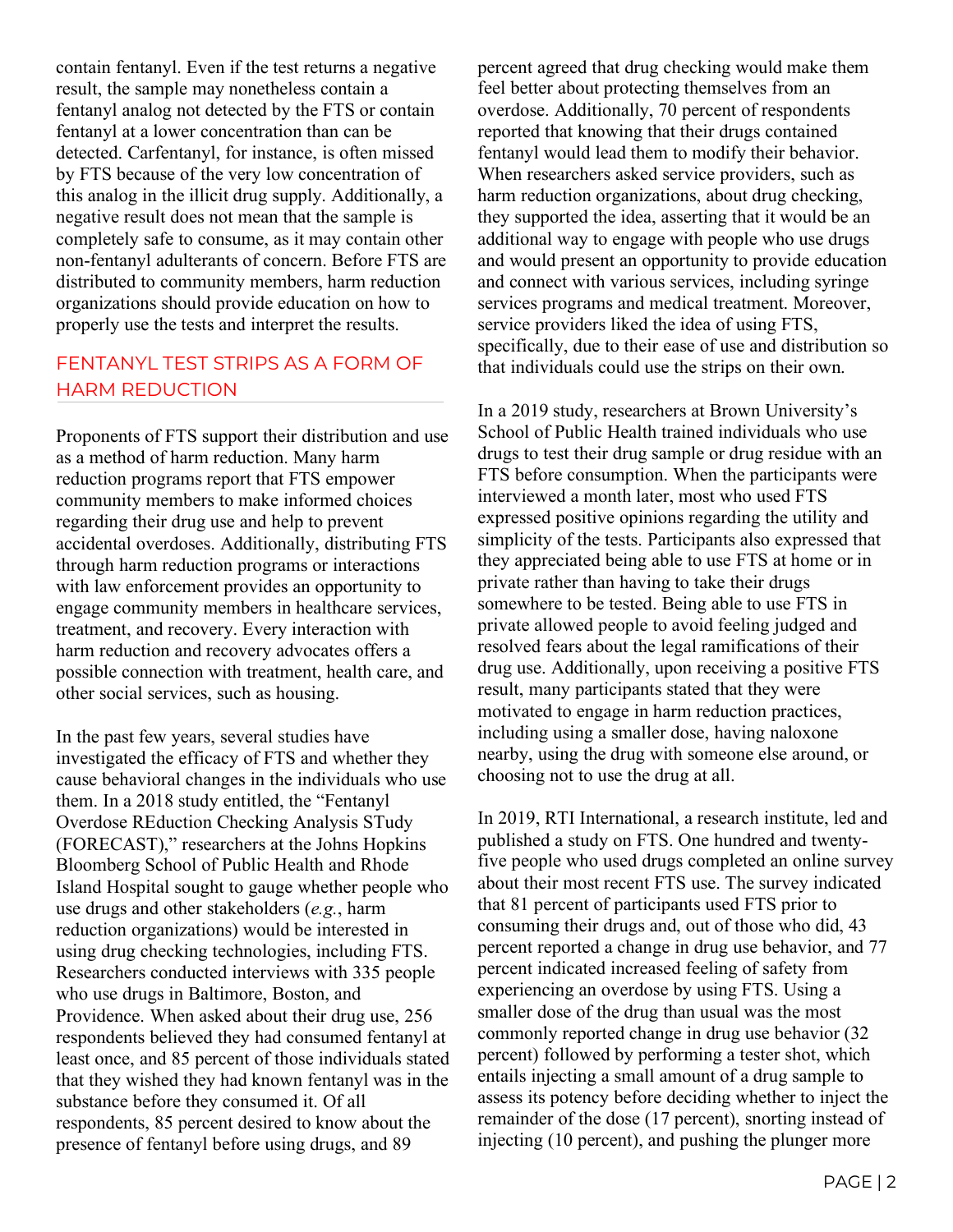slowly while the needle is still in the vein to gradually assess the effect of the drug (9 percent).

While more studies are needed to fully understand the impact of FTS in changing behavior and preventing overdose, early studies suggest that FTS may be a good addition to current evidence-based overdose prevention and harm reduction efforts.

# LEGAL CHALLENGES CONCERNING THE USE OF FTS

One of the main obstacles to getting FTS into the hands of those who need them most are state laws concerning the use and possession of drug paraphernalia. In most states, drug paraphernalia is defined as "testing equipment used, intended for use, or fashioned specifically for use in identifying, or in analyzing the strength, effectiveness or purity of controlled substances," or a minor variant of this language. Possession or use of drug paraphernalia is often criminalized. Although these laws are not generally enforced with regard to the use or possession of FTS, the risk of criminal penalties may deter people and organizations that might otherwise be willing and able to distribute FTS as part of harm reduction services.

Currently, 32 states have drug paraphernalia laws that include controlled substances testing equipment.<sup>[1](#page-2-0)</sup> However, three of those states – North Carolina, North Dakota, and Vermont<sup>[2](#page-2-1)</sup> – have other laws that specifically allow the use of FTS by harm reduction programs. In North Dakota, syringe exchange programs are permitted, pursuant to the newly enacted law, to provide "supplies," which include test strips, to program participants and, further, provides that they are not considered drug paraphernalia under state law. Vermont law allows fees collected from drug manufacturers to be used for the purchase and distribution of FTS. Rhode Island amended their Good Samaritan Law for overdose prevention to explicitly permit the possession, use, and distribution of FTS to prevent overdoses.[3](#page-2-2) Additionally, 10 states (Arizona, Delaware, Kansas, Maine, Massachusetts, Minnesota, Nevada, New Mexico, West Virginia, and Wisconsin<sup>[4](#page-2-3)</sup>) have bills pending in their state legislatures that would exclude FTS from the definition of "drug paraphernalia" or that would otherwise allow the possession and use of FTS. Colorado, Maryland, Virginia, and the District of Columbia<sup>[5](#page-2-4)</sup> specifically exclude FTS or testing kits generally from the definition of "drug paraphernalia," while Nebraska, New York, South Carolina, and Wyoming<sup>[6](#page-2-5)</sup> do not include testing equipment in the definition. Finally, Alaska does not have a definition for "drug paraphernalia." It is important to note that Federal funds cannot be used to lobby to change laws that prohibit FTS because it is defined as drug paraphernalia.

Simply because a jurisdiction includes testing equipment in its definition of "drug paraphernalia" does

<span id="page-2-3"></span><span id="page-2-2"></span><span id="page-2-0"></span><sup>1</sup> ALA. CODE § 13A-12-260 (2021); ARK. CODE ANN. § 5-64-101 (West 2021); CAL. HEALTH & SAFETY § 11014.5 (West 2021); CONN. GEN. STAT. ANN. § 21a-240 (West 2021); FLA. STAT. ANN. § 893.145 (West 2021); GA. CODE ANN. § 16-13-1 (West 2021) ("drug related objects"); HAW. REV. STAT. ANN. § 329-1 (West 2021); IDAHO CODE ANN. § 37-2701 (West 2021); 710 ILL. COMP. STAT. ANN. 600/2 (West 2021); IND. CODE ANN. §§ 35-48-4-8.3 and -8.5 (West 2021); IOWA CODE ANN. § 124.414 (West 2021); KY. REV. STATE. ANN. § 218A.500 (West 2021); LA. STAT. ANN. § 40:1021 (2021); MICH. COMP. LAWS ANN. § 333.7451 (West 2021): MISS. CODE ANN. § 41- 29-105 (West 2021); MO. ANN. STAT. § 195.010 (West 2021); MONT. CODE ANN. § 45-10-101 (West 2021); N.H. REV. STAT. ANN. § 318- B:1 (2021); N.J. STAT. ANN. § 2C:36-1 (West 2021); N.C. GEN. STAT. ANN. § 90-113.21 (West 2021); N.D. CENT. CODE ANN. § 19-03.4-01 (West 2021); OHIO REV. CODE ANN. § 2925.14 (West 2021); OKLA. STAT. ANN. tit. 63 § 2-101 (West 2021); OR. REV. STAT. ANN. § 475.525 (West 2021); 35 PA. STAT. AND CONS. STAT. ANN. § 780-102 (West 2021); R.I. GEN. LAWS ANN. § 21-28.5-1 (West 2021); S.D. CODIFIED LAWS § 22-42A-1 (2021); TENN. CODE ANN. §§ 39-17-402 and -425 (West 2021); TEX. HEALTH & SAFETY § 481.002 (West 2021); UTAH CODE ANN. § 58-37A-3 (West 2021); VT. STAT. ANN. tit. 18 § 4475 (West 2021); and WASH. REV. CODE ANN. § 69.50.102 (West 2021).

<span id="page-2-5"></span><span id="page-2-4"></span><span id="page-2-1"></span><sup>&</sup>lt;sup>2</sup> See N.C. GEN. STAT. ANN.  $\S$  90-113.22 (West 2021), N.D. CENT. CODE ANN. § 23-01-44 (West 2021) and VT. STAT. ANN. tit. 33 §§

<sup>2004</sup> and 2004a (West 2021).<br><sup>3</sup> 21 R.I. GEN. LAWS ANN. § 21-28.9-3.1 (West 2021).

<sup>&</sup>lt;sup>4</sup> S.B. 1486, 2021 55<sup>th</sup> Leg., First Reg. Sess., (Ariz. 2021); S.B. 76, 151<sup>st</sup> Gen. Assemb., Reg. Sess. (Del. 2021); H.B. 2277, 2021-2022 Legis. Sess., Reg. Sess. (Kan. 2021); H.P. 732, 130th Leg., Reg. Sess. (Me. 2021); H.B. 2125, 192nd Gen. Ct., Reg. Sess. (Mass. 2021); S.B. 990, 192nd Gen. Ct., Reg. Sess. (Mass. 2021); H.F. 883, 92nd Leg., Reg. Sess. (Minn. 2021); H.F. 928, 92nd Leg., Reg. Sess. (Minn. 2021); S.F. 1142, 92nd Leg., Reg. Sess. (Minn. 2021); S.F. 1724, 92nd Leg., Reg. Sess. (Minn. 2021); A.B. 345, 81st Leg., Reg. Sess. (Nev. 2021); H.B. 17, 55th Leg., First Sess. (N.M. 2021); S.B. 13, 55<sup>th</sup> Leg., First Sess. (N.M. 2021); S.B. 363, 55<sup>th</sup> Leg., First Sess. (N.M. 2021); S.B. 264, 85th Leg., 1st Sess. (W. Va. 2021); A.B. 68, 2021-2022 Leg., Reg. Sess. (Wis. 2021).

<sup>5</sup> COLO. REV. STAT. ANN. § 18-18-426 (West 2021); D.C. CODE ANN. §§ 48-1101 and -1103 (West 2021); MD. CODE ANN. CRIM. LAW § 5-101 and HEALTH-GEN. § 24-908; and VA. CODE ANN. §§ 18.2-265.1 and 54.1-3466 (West 2021).

 $6$  NEB. REV. STAT. ANN. § 28-439 (West 2021); N.Y. GEN. BUS. § 850 (McKinney 2021); S.C. CODE ANN. § 44-53-110 (2021); and WYO. STAT. ANN. § 35-7-1002 (West 2021).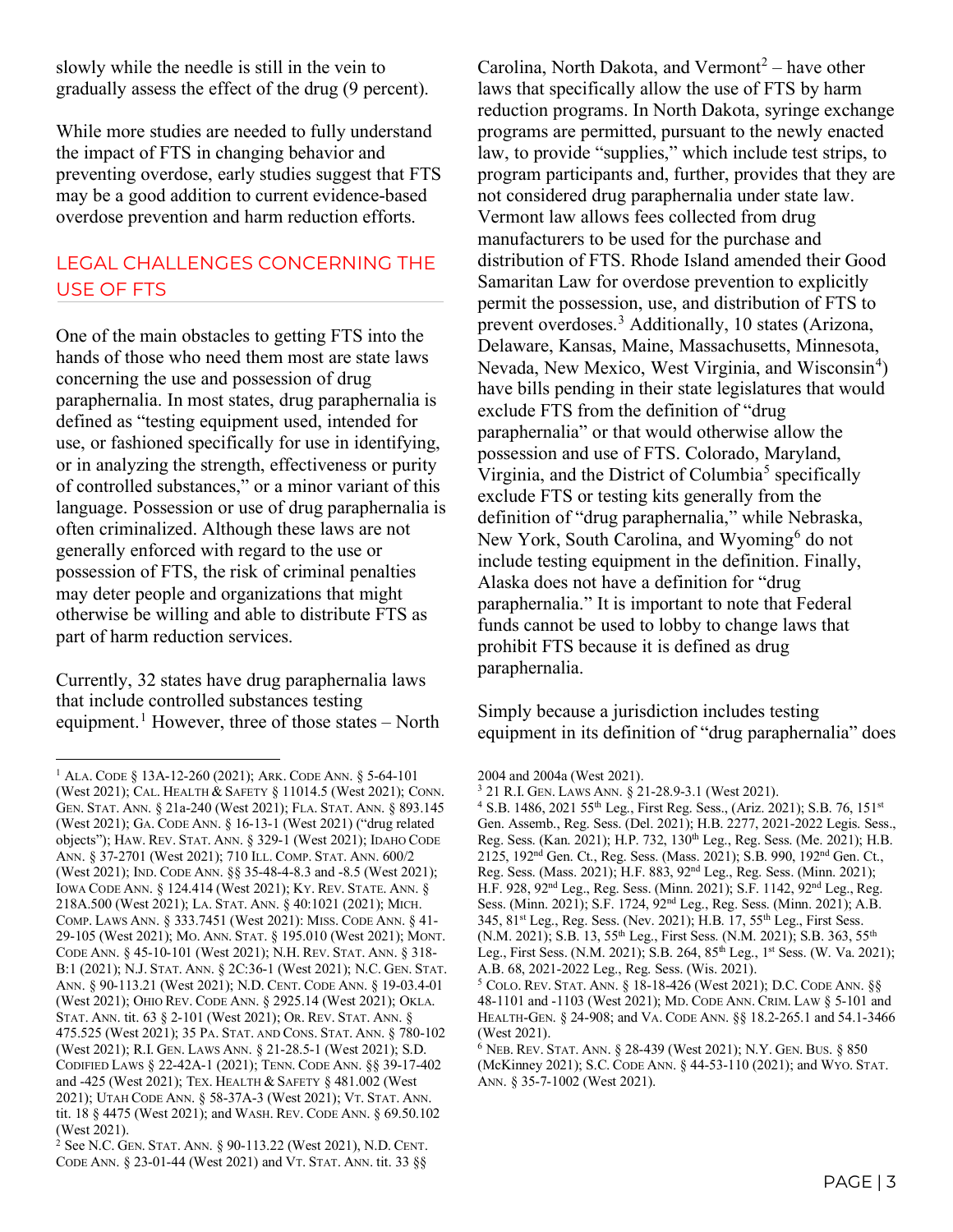not necessarily mean that harm reduction organizations and others are prohibited from distributing or using FTS. For example, Massachusetts law includes testing equipment in its definition, but the Police Assisted Addiction and Recovery Initiative (P.A.A.R.I.) in Massachusetts initiated a three-month pilot program in 2020 where it partnered with 11 police departments across the Commonwealth to distribute FTS kits to individuals who were at risk of an overdose. Each test kit contained three FTS, a brochure outlining how to use the strips, information regarding naloxone, and information on how to contact both the Massachusetts Substance Use Helpline and a P.A.A.R.I. recovery coach. In December 2020, P.A.A.R.I., in partnership with Brandeis University, received a grant to continue to distribute the fentanyl test kits.

Other states that have instituted FTS distribution programs, despite having a drug paraphernalia law that includes testing equipment, include California, Connecticut, New Jersey, Ohio, Texas, Utah, and Washington. Additionally, Maine recently began a program that allows police departments to distribute FTS. Currently, Maine's drug paraphernalia law includes testing equipment; however, they are one of the 10 states with a bill pending that would change that.

According to an article published in the American Journal of Public Health (AJPH), evaluations of harm reduction programs that provide FTS to participants "demonstrate that [those who inject drugs] are both willing and able to use knowledge gained from FTSs to reduce overdose risk."

### **CONCLUSION**

FTS are a useful tool in the fight against overdoses and can lead to changes in an individual's drug use as well as provide an opportunity to engage individuals in recovery, extend life-saving interventions, and offer social service supports.

#### **RESOURCES**

Boden, Sarah. "Fentanyl Test Strips Could Save Lives, But They're Illegal in Pennsylvania." *90.5 WESA*, August 13, 2019. [https://www.wesa.fm/science](https://www.wesa.fm/science-health-tech/2019-08-13/fentanyl-test-strips-could-save-lives-but-theyre-illegal-in-pennsylvania)[health-tech/2019-08-13/fentanyl-test-strips-could-save-lives-but-theyre-illegal-in-pennsylvania.](https://www.wesa.fm/science-health-tech/2019-08-13/fentanyl-test-strips-could-save-lives-but-theyre-illegal-in-pennsylvania) 

Campo-Flores, Arian. "Fentanyl's New Foe: A Quick Test Strip that can Prevent Overdoses." *Wall Street Journal*, January 2, 2019. [https://www.wsj.com/articles/fentanyls-new-foe-a-quick-test-strip-that-can-prevent-overdoses-11546252200.](https://www.wsj.com/articles/fentanyls-new-foe-a-quick-test-strip-that-can-prevent-overdoses-11546252200) 

Centers for Disease Control and Prevention. "Federal Grantees May Now Use Funds to Purchase Fentanyl Test Strips." April 7, 2021. [https://www.cdc.gov/media/releases/2021/p0407-Fentanyl-Test-Strips.html.](https://www.cdc.gov/media/releases/2021/p0407-Fentanyl-Test-Strips.html) 

Columbus Public Health. "Fentanyl Exposure.[" https://www.columbus.gov/Templates/Detail.aspx?id=2147505536.](https://www.columbus.gov/Templates/Detail.aspx?id=2147505536)

Conde, Ximena. "Parents and Camden County Officials Hope Free Fentanyl Test Strips will Reduce Overdose Deaths." *WHYY*, February 25, 2020. [https://whyy.org/articles/parents-and-camden-county-officials-hope-free-fentanyl-test-strips-will-reduce-overdose-deaths/.](https://whyy.org/articles/parents-and-camden-county-officials-hope-free-fentanyl-test-strips-will-reduce-overdose-deaths/)

Connecticut Department of Public Health. "Fentanyl Testing to Prevent Overdose: Information for Healthcare Providers and People Who Use Drugs." [https://portal.ct.gov/-/media/Departments-and-Agencies/DPH/AIDS--Chronic-Diseases/Prevention/DPH\\_FentanylTestStrips.pdf.](https://portal.ct.gov/-/media/Departments-and-Agencies/DPH/AIDS--Chronic-Diseases/Prevention/DPH_FentanylTestStrips.pdf)

DanceSafe. "How to Test Your Drugs for Fentanyl." Last modified Fall 2020. [https://dancesafe.org/wp-content/uploads/2020/10/DS-fentanly-instruction-](https://dancesafe.org/wp-content/uploads/2020/10/DS-fentanly-instruction-2020.pdf)[2020.pdf.](https://dancesafe.org/wp-content/uploads/2020/10/DS-fentanly-instruction-2020.pdf)

Davis, Corey, Derek Carr, and Elizabeth Samuels. "Paraphernalia Laws, Criminalizing Possession and Distribution of Items Used to Consume Illicit Drugs, and Injection-Related Harm." *American Journal of Public Health*, 109, no. 11 (September 2019): e1-e4. https://www.researchgate.net/publication/335940120 Paraphernalia Laws Criminalizing Possession and Distribution of Items Used to Consume Illicit Drugs and Injection-Related Harm.

Goldman, Jacqueline E., et al. "Perspectives on Rapid Fentanyl Test Strips as a Harm Reduction Practice Among Young Adults Who Use Drugs: A Qualitative Study." *Harm Reduction Journal* 16, no. 3 (2019)[. https://harmreductionjournal.biomedcentral.com/track/pdf/10.1186/s12954-018-0276-0.pdf.](https://harmreductionjournal.biomedcentral.com/track/pdf/10.1186/s12954-018-0276-0.pdf)

Green, Traci C., et al. "An Assessment of the Limits of Detection, Sensitivity and Specificity of Three Devices for Public Health-based Drug Checking of Fentanyl in Street-acquired Samples." *International Journal of Drug Policy* 77 (March 2020). [https://www.sciencedirect.com/science/article/pii/S0955395920300025?via%3Dihub.](https://www.sciencedirect.com/science/article/pii/S0955395920300025?via%3Dihub) 

Guilfoil, John. "P.A.A.R.I. Announces Fentanyl Test Strip Pilot Project." *PAARI: The Police Assisted Addiction and Recovery Initiative*, April 3, 2020. [https://paariusa.org/2020/04/03/p-a-a-r-i-announces-fentanyl-test-strip-pilot-project/.](https://paariusa.org/2020/04/03/p-a-a-r-i-announces-fentanyl-test-strip-pilot-project/)